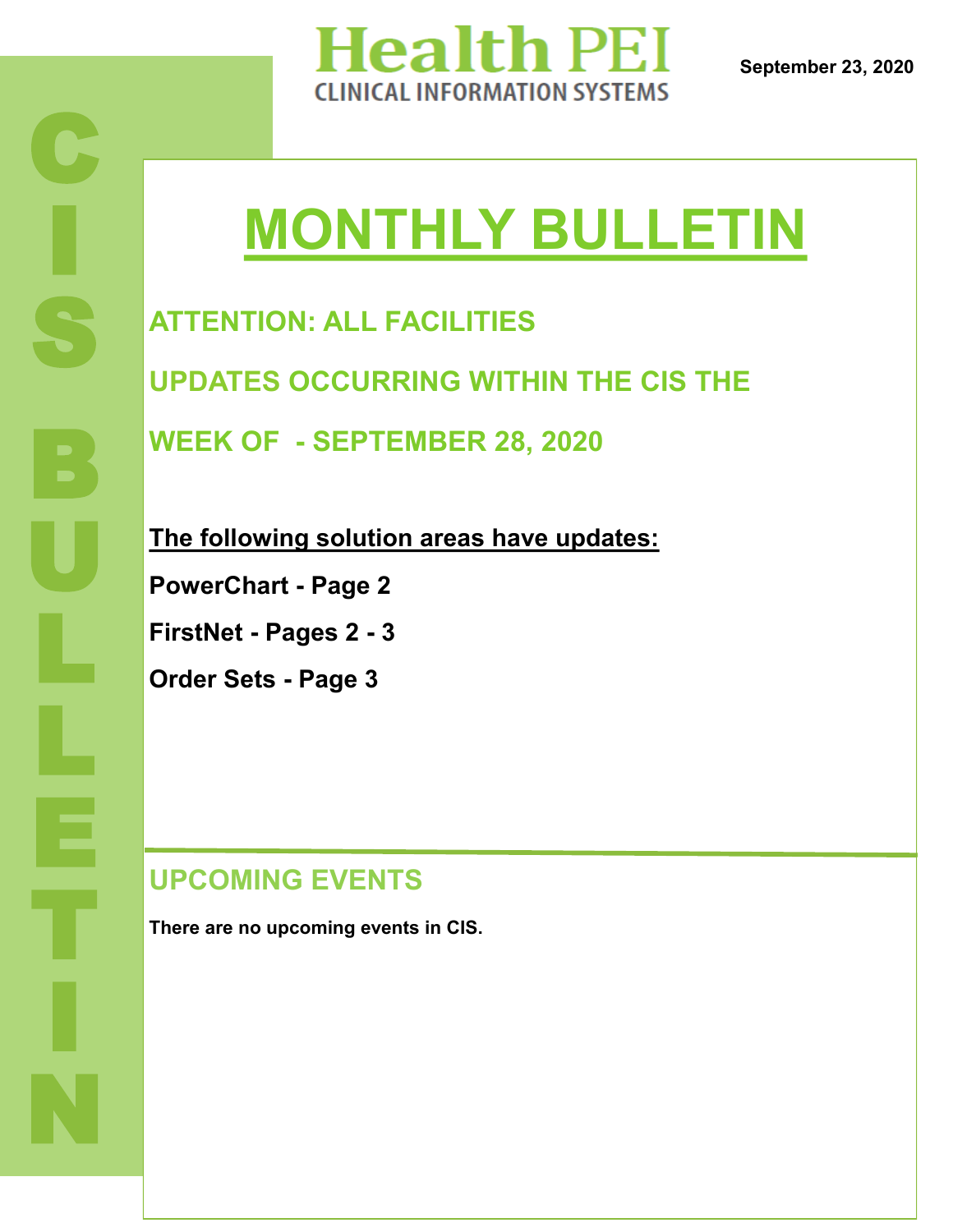#### **Tealth PEI** INICAL INFORMATION SYSTEMS

#### **PowerChart Updates:**

#### **New powerform - ICU Confusion Assessment Method(CAM):**



**Conley & TLR Tasks -** As a result of the implementation of the Nursing Documentation Standard, the Conley and TLR tasks will no longer fire to the task list q 7 days after originally charted on admission. These assessments/tasks will remain within the appropriate forms and powerplans.

**Reminder regarding PICC Insertion information -** This is documented on the History tab. Please review for current PICC information.

## **FirstNet Updates:**

#### **PowerNote ED Enhancement Functionality**

Reduce time copying and pasting DI results into PNED. In the Radiology results section, click X-ray, CT, US, MRI or NM term to populate the recent reports automatically into your note. This eliminates time copying and pasting DI results into PNED.